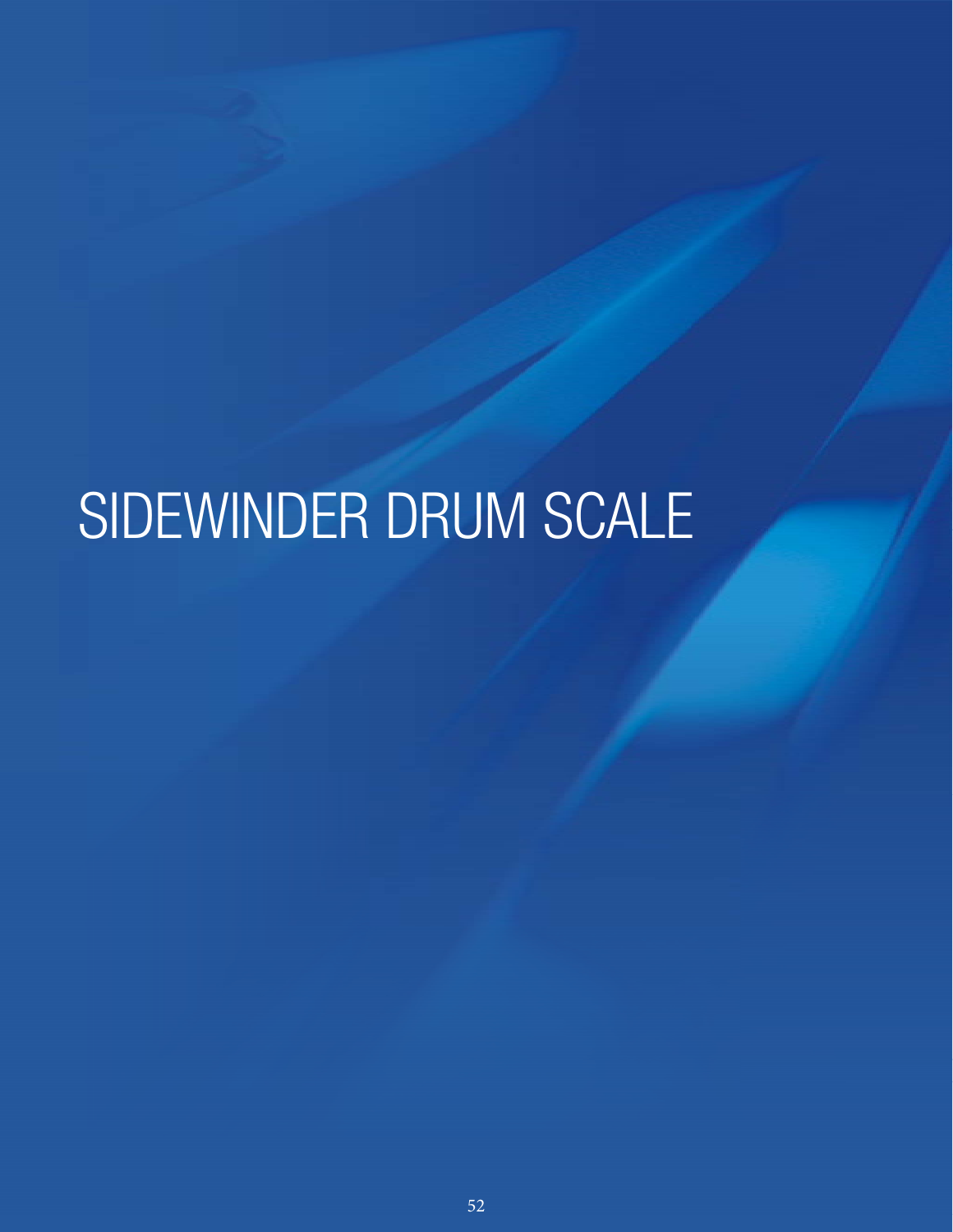# **INSCALE**

# SIDEWINDER PORTABLE DRUM SCALE

#### ACCURACY IN A PORTABLE PACKAGE

Two handles and rollers for easy mobility. Built-in handles and wheel for ease of mobility and use in multiple locations. Fits through standard doors and can go wherever you need it for weighing drums, barrels and small crates.

## SIZE

- 31.75" overall width x 38" overall length
- 24" inside width x 29.5" inside length
- 4.25" built in ramps

# $1 (800) 230 - 0120$  Contact@inscaleusa.com CAGE Code 07GT5

contact@inscaleusa.com

www.inscaleusa.com

Nationwide Dealer Network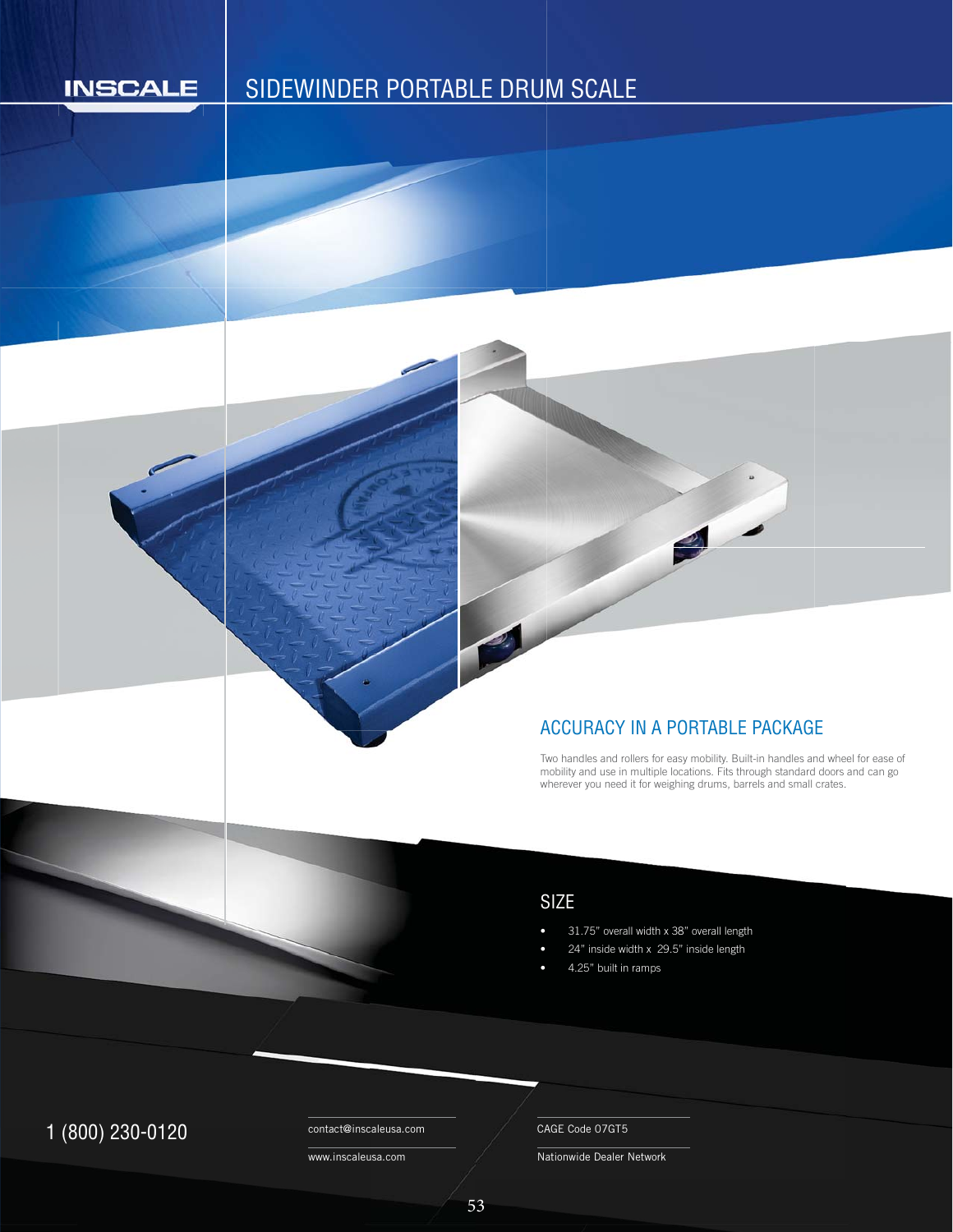

#### **OVERVIEW**

- Heavy duty steel construction.
- 'Live' rails so you can use this scale for weighing on the entire surface (if it's on the scale it will be weighed).
- 4 inch easy up ramps on both sides.
- Attached wheels for easy portability.
- Dual steel handles. • Wheels for portability.
- Low profile 1.5 inch high platform, 3.5 inch high rails.
- Steel weighing surface.



#### DIMENSIONS / CAPACITY

31.75" overall width x 38" overall length 24" inside width x 29.5" inside length 4.25" built in ramps Two handles and rollers for easy mobility Approximately 135#

#### BUILT RIGHT. BUILT TO LAST.

We stand behind our products. INSCALE products come with a 3-Year Warranty from the date of original purchase on defects in material and workmanship for all INSCALE products properly installed by an authorized distributor under normal use and maintenance. We carry all standardized replacement parts for our bases.

contact@inscaleusa.com

www.inscaleusa.com

INDIANA SCALE COMPANY